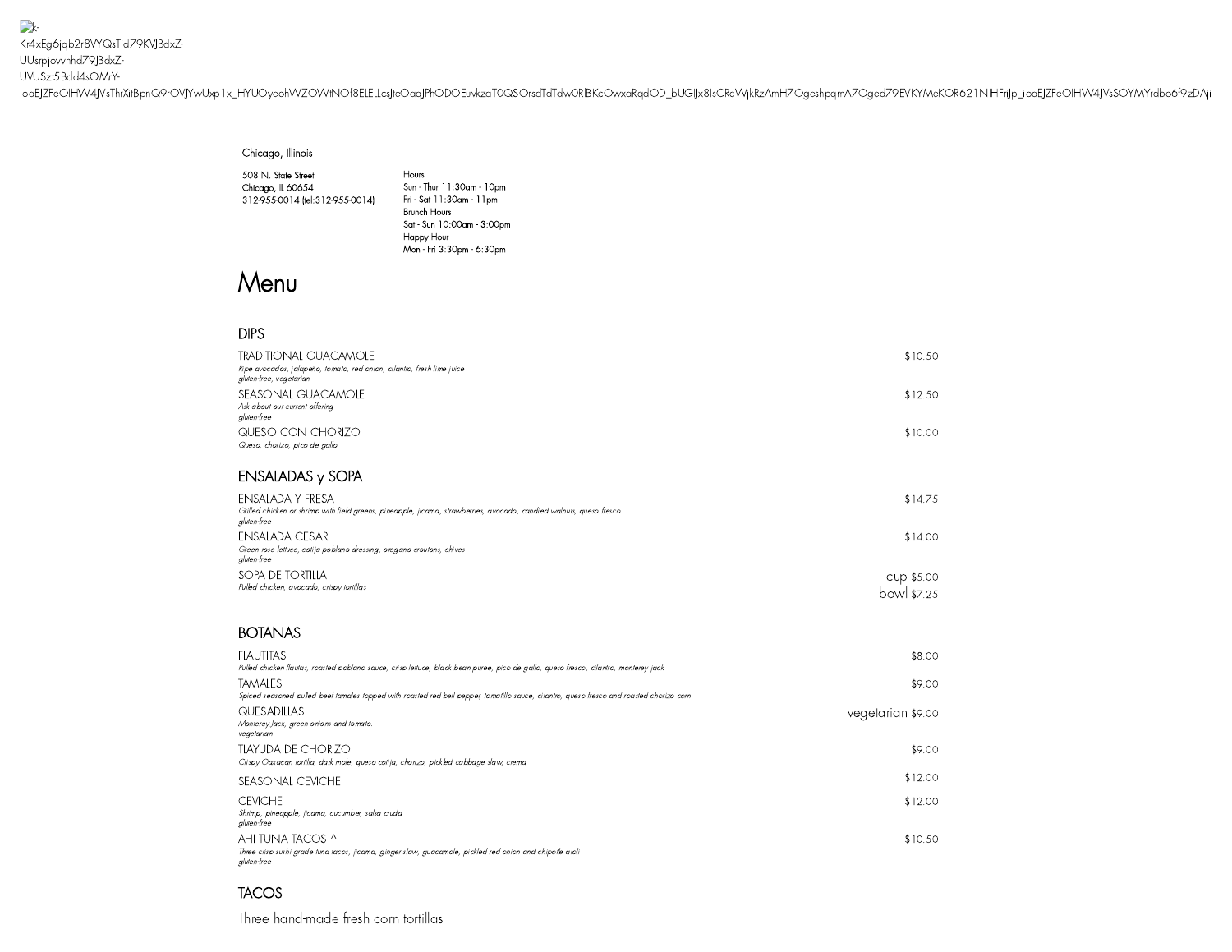| CARNE ASADA<br>Grilled skirt steak, beef fat salsa, grilled green onion and corn relish, radish                                                                            | \$14.75 |
|----------------------------------------------------------------------------------------------------------------------------------------------------------------------------|---------|
| POLLO Y CHICHARRON<br>Grilled chicken, mango-pineapple pico de gallo, salsa morita, chicharron<br>gluten-free                                                              | \$13.75 |
| <b>BARBACOA</b><br>Slow-roasted, pulled Certified Angus Beef , ™ cilantro, charred corn, marinated red onion, roasted tomatillo sauce<br>aluten-free                       | \$14.75 |
| TACOS AL PASTOR<br>Grilled pork shoulder, quajillo sauce, grilled pineapple                                                                                                | \$13.50 |
| BEER-BATTERED SHRIMP TACOS<br>Beer-battered shrimp, cucumber and carrot escabeche, chipotle aioli drizzle                                                                  | \$15.50 |
| PESCADO<br>Sautéed Mahi Mahi, monterey jack, cilantro, chipotle aioli, Veracruz vegetables, mango-pineapple pico de gallo, roasted red pepper, queso fresco<br>aluten-free | \$15.00 |

#### **ESPECIALIDADES**

| BARBACOA-STYLE LAMB SHANK<br>Poblano arits, apricorchile morita jam, radish<br>gluten-free                                                                                  | \$23.00 |
|-----------------------------------------------------------------------------------------------------------------------------------------------------------------------------|---------|
| <b>GRILLED PORK BELLY</b><br>Mole-pipian verde, jicama-tomatillo relish, roasted potatoes                                                                                   | \$26.00 |
| <b>CARNITAS</b><br>Braised pork shanks, smoky chipotle wine sauce. Charred street corn and frijoles.<br>aluten-free                                                         | \$17.50 |
| CARNE ASADA<br>Fire-charred skirt steak with chimichurri sauce, lime marinated onions, avocado, black beans and cilantro lime rice                                          | \$20.00 |
| CAMARON POBLANO ASADA<br>Shrimp, mushroom, and jack cheese stuffed poblano pepper wrapped in fire-charred skirt steak, chimichurri sauce. Charred street corn, arroz blanco | \$24.50 |
| CASCABEL RIBEYE<br>16 oz. Certified Angus Beef™ bone-in ribeye aged 21 days, brushed with Cascabel sauce. Roasted cilantro potatoes, cactus salad                           | \$30.00 |
| PESCADO DEL DÍA<br>Ask about our daily fish selection                                                                                                                       | \$25.00 |

## FAJITAS

On a bed of caramelized onion and bell peppers. Garnished with roasted red pepper and cilantro. Served with guacamole, sour cream, pico de gallo, rice, beans and fresh flour tortillas.

| <b>CHICKEN</b><br>Fire-charred chicken breast<br>gluten-free                                                                         | \$17.50 |
|--------------------------------------------------------------------------------------------------------------------------------------|---------|
| <b>STEAK</b><br>Fire-charred skirt steak                                                                                             | \$21.00 |
| <b>COMBINACIÓN</b><br>Grilled seasoned chicken and skirt steak                                                                       | \$19.50 |
| <b>FAIITA TRES</b><br>Grilled skirt steak, grilled chicken breast, grilled bacon-wrapped shrimp filled with Jack cheese and jalapeño | \$23.50 |

## **ENCHILADAS**

### Two hand-made fresh corn tortilla enchiladas

| <b>AVOCADO</b><br>Sliced avocado and artichoke hearts, tomatillo sauce<br>gluten-free, vegetarian                                   | \$12.75 |
|-------------------------------------------------------------------------------------------------------------------------------------|---------|
| <b>ENCHILADAS POTOSINAS</b><br>House-made requesón cheese on a bed of quajillo sauce, crema and cabbage jalapeño slaw<br>vegetarian | \$13.50 |
| mole<br>Pulled chicken breast, with a sauce from a sweet, spicy blend of dried Mexican peppers                                      | \$14.00 |
| BARBACOA<br>Pulled Certified Angus Beef ™, monterey jack cheese, ranchera sauce                                                     | \$14.50 |
| POLLO EN TOMATILLO<br>Pulled chicken breast, monterey jack, poblano tomatillo sauce, queso fresco                                   | \$14.50 |